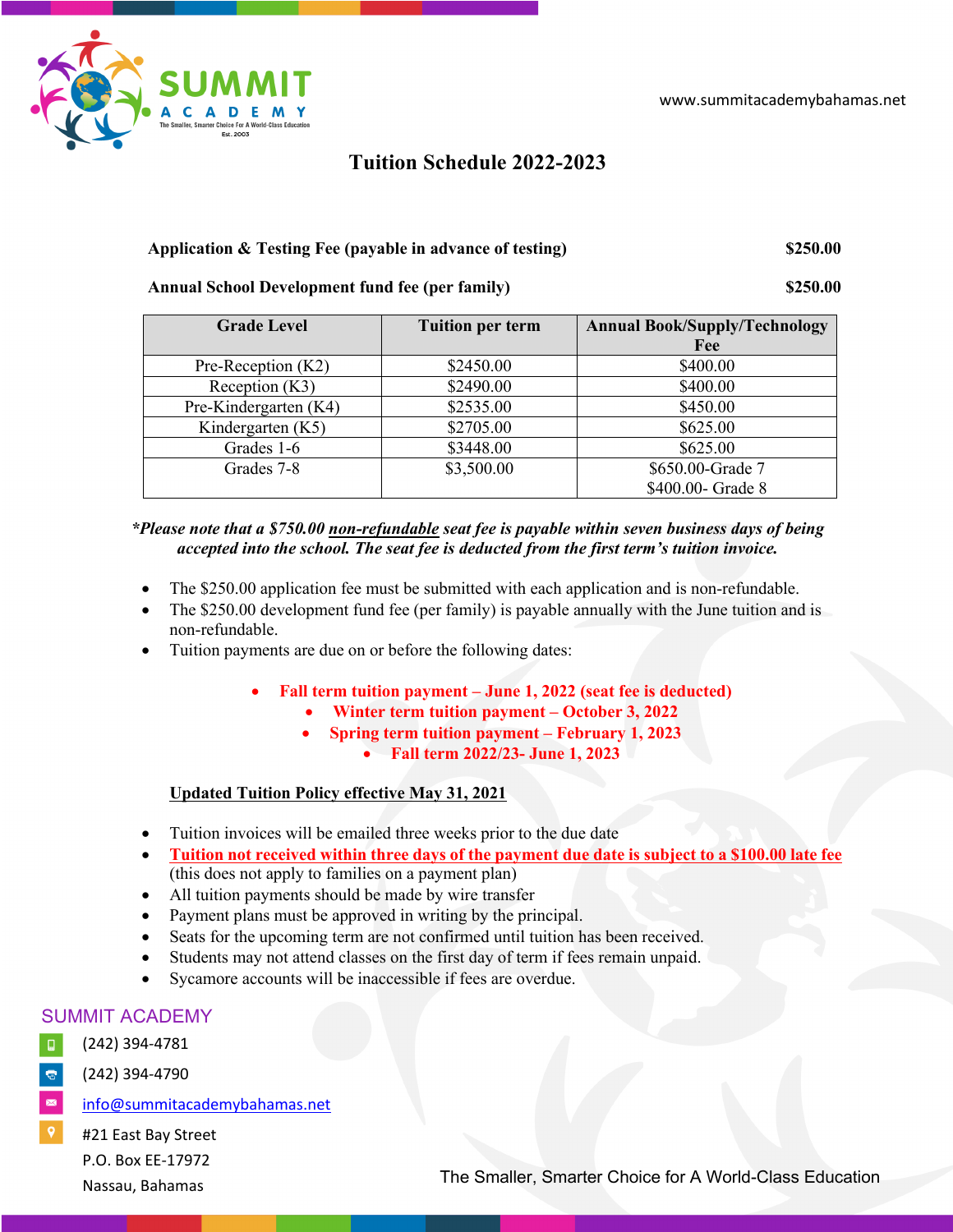

- Students with outstanding tuition, cafeteria or student activity account bills will not be allowed to sit end of year exams or graduation.
- Families experiencing unexpected hardship (job loss, death, significant decrease in income, etc. are encouraged to reach out to the principal as soon as possible)

An increase in tuition does not necessarily occur each year. However, an increase of 3-5% should be expected when an increase is put in place.

#### **Student Accident Insurance**

Each student in the school is automatically enrolled in a Student Accident Insurance plan. This plan *only*  covers students during school hours and cannot be used for regular doctor's visits. In most instances, parents will be required to pay upfront for medical service (or use alternate insurance). Insurance claim forms are then submitted for reimbursement.

### **Tuition Payment Options**

- Payment in full (5% discount applied)
- Payment Plan A: 3 equal payments (payable in June, October or February)

## **Sibling Discount**

- Families with 3 children: 15% discount is offered to the youngest child.
- Families with 4 or more children: 20% discount for the fourth and subsequent children

## **Available Discounts**

The school will offer a 5% discount if the annual tuition is paid in full by June 1, 2022.

# SUMMIT ACADEMY

- $\Box$ (242) 394-4781
	- (242) 394-4790
- $\blacksquare$ info@summitacademybahamas.net
- #21 East Bay Street P.O. Box EE-17972 Nassau, Bahamas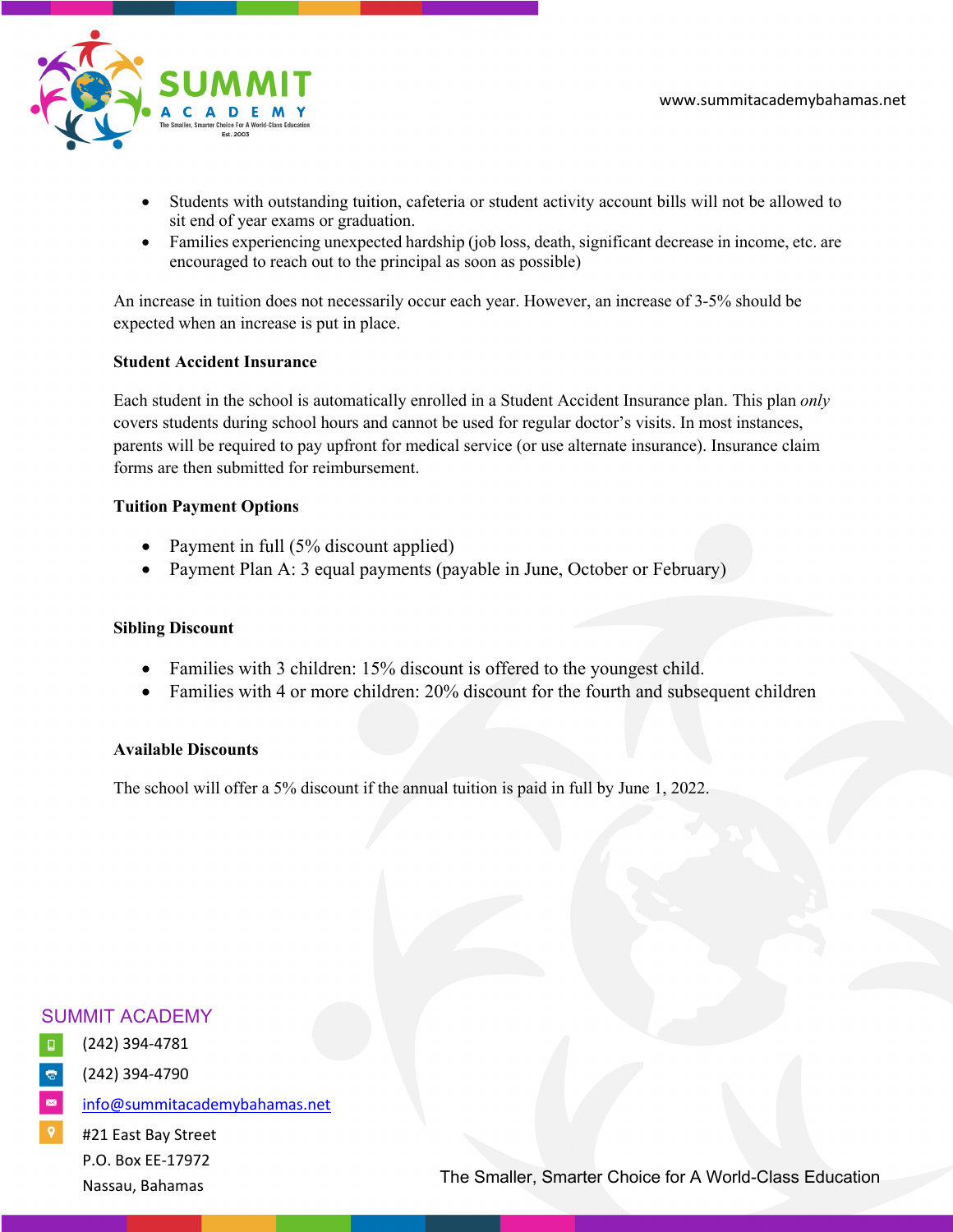



## **Parents/Guardians are responsible for the funding of**:

Musical instruments, uniform releases, field trips, after school clubs, swimming (preschoolers only), yearbook and external examinations such as BJCs.

#### **Important Policy Note**:

Tuition will not be refunded if a student leaves the term earlier than the end of term. Parents must give the school one term's notice, in writing, before withdrawing their child (see dates below). One term's fees may be paid in lieu of notice.

- *If student will not return for the Winter Term, the school must receive written notification on or before September 23, 2022.*
- *If student will not return for the Spring Term, the school must receive written notification on or before January 27, 2023.*
- *If student will not return for the Fall Term, the school must receive written notification on or before March 10, 2023.*

### **Late Enrollment**

• Tuition is pro-rated for students who arrive more than four weeks after the start of a new term.

#### **Seat Fees**

Seat fees are payable each year in March for returning students and are non-refundable. The payment is deducted from the tuition charges due in June. The payment of a seat fee guarantees that a space will be available for a child in the upcoming Fall term. Parents who pay the seat fee agree to pay the balance of the tuition payable on June 1<sup>st</sup>.



- $\Box$ (242) 394-4781
- (242) 394-4790
- $\blacksquare$ info@summitacademybahamas.net
- #21 East Bay Street P.O. Box EE-17972 Nassau, Bahamas